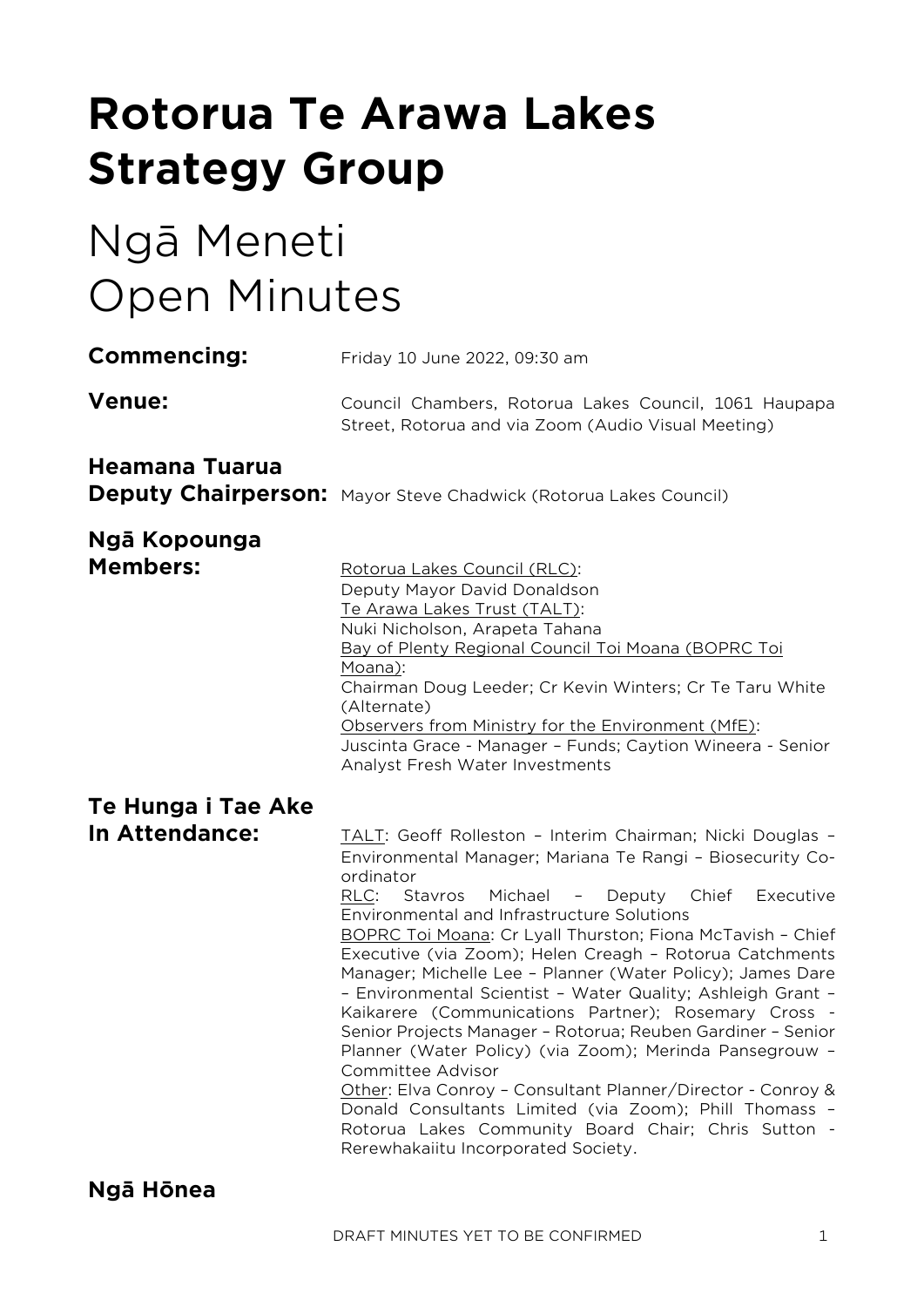**Apologies:** Poū Tākiwaiora Sir Toby Curtis, Lorena Stephen - Director of Sustainable Land Use Delivery(MfE) and Cr Te Taru White (early departure).

# **1. Karakia Whakatuwhera Opening Karakia**

A karakia was provided by Arapeta Tahana.

# **2. Ngā Hōnea Apologies**

#### **Resolved**

**That the Rotorua Te Arawa Lakes Strategy Group:**

**1 Accepts the apologies from Sir Toby Curtis for absence, Lorena Stephen for absence and Cr Te Taru White for early departure tendered at the meeting.**

> **Winters/Donaldson CARRIED**

# **3. Whakapuakanga o Ngā Take Whai Taha-Rua Declaration of Conflicts of Interest**

None declared.

**4. Ngā Meneti Minutes**

## **Kia Whakaūngia Ngā Meneti Minutes to be Confirmed**

#### **4.1 Rotorua Te Arawa Lakes Strategy Group Minutes - 20 April 2022**

#### **Matters Arising**

- In relation to Minute Item 3.1 regarding the presentation by John Gifford, Chair, Lakes Water Quality Society (LWQS), members noted that the dates for the LWQS Symposium 2022 had been set for 10 - 11 November 2022 at the Millennium Hotel, Rotorua and online; Theme: "Get on the Boat - Lake Restoration"
- In relation to Minute Item 8.4 noted that as a staff action point, the LWQS would be consulted in the review of the Strategy Group and Lakes Programme Review.

#### **Resolved**

**That the Rotorua Te Arawa Lakes Strategy Group:**

**1. Confirms the Rotorua Te Arawa Lakes Strategy Group Minutes - 20 April 2022 as a true and correct record, subject to the following amendment:**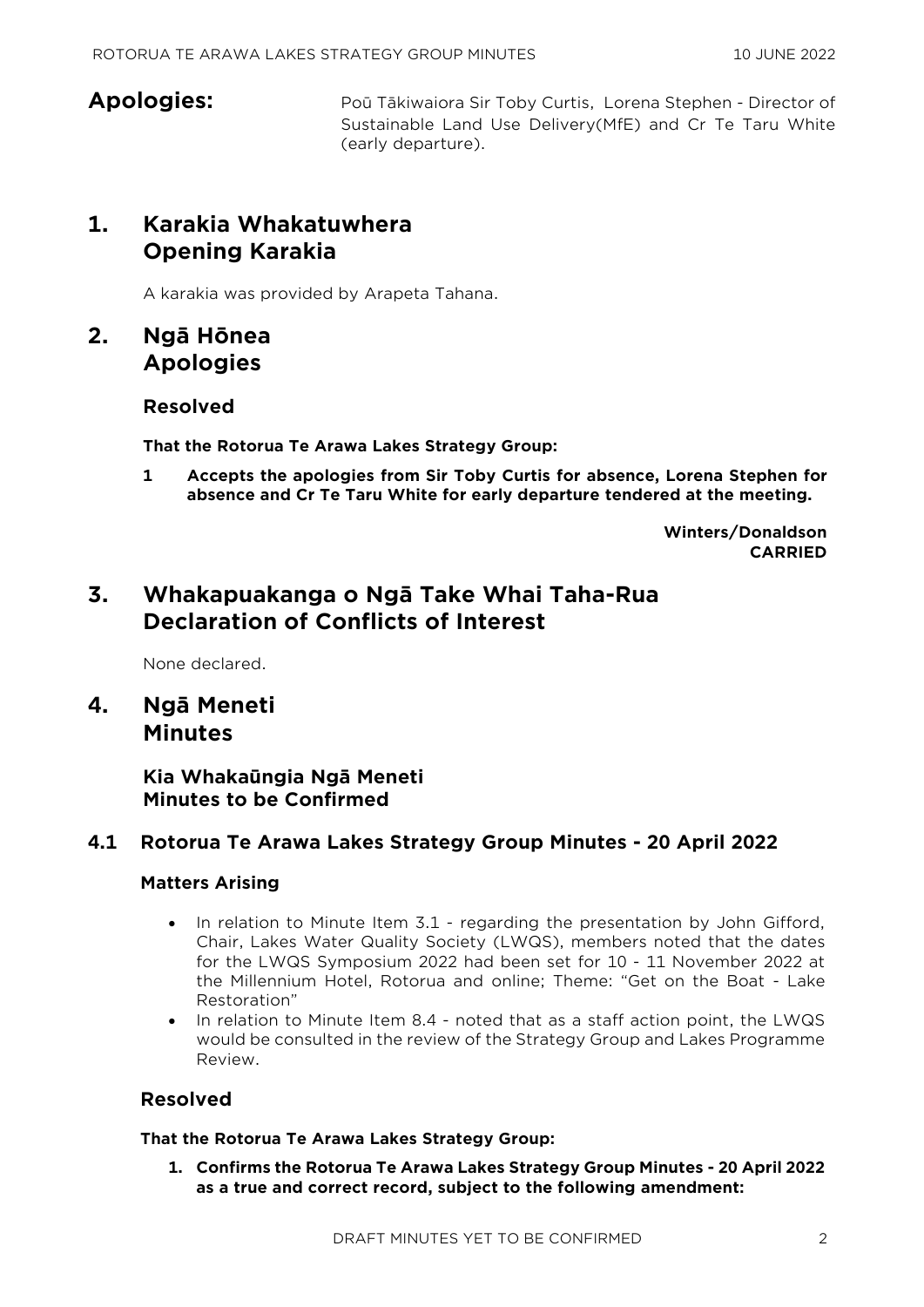• **Minute Item 8.4 "Rotorua Lakes Council Report: East Rotoiti Sewerage Reticulation Scheme – Funding Balance" (Agenda Page 16, Resolution 5) – to include reference to "the inclusion of an independent/objective overview as part of the process"** 

> **Winters/Donaldson CARRIED**

# **5. Whakaaturanga Presentations**

#### **5.1 Presentation: Tarawera Collective Impact**

*Presentation Elva Conroy - Tarawera Collective - 10 June 2022 PDF: Objective ID A4123249* 

Presented by: Elva Conroy - Consultant Planner/Director at Conroy & Donald Consultants Limited.

#### **Key Points - Presentation:**

- In 2020 scoping was undertaken to determine the following:
	- o whether a collective impact would be feasible for the Tarawera Lakes System
	- o how the collective impact might work (in practice)
- Outcome of the scoping study had confirmed that a collective impact framework was possible for the Tarawera Lakes System
- As a next step, further work was undertaken to develop the concept into a work programme/identify sources for funding
- Highlighted the principles applicable as:
	- o Long-term/collective/proactive/joined-up action for the health and wellbeing of the Tarawera Lakes System reflecting Te Arawa values/incorporating cultural monitoring, practices and mātauranga
- Incorporated the following feedback received:
	- o Keeping it simple fewer hui, more "dooey"
	- o Working bottom up, not top down to connect the doers
	- o Since it was a social/people issue: to connect communities, agencies and projects to change mindsets, practices and actively supporting each other's goals
- Three basic project outcomes: connectivity/capacity/co-ordinated
- Confirmed that funding had been obtained from the Ministry for the Environment's Te Mana o Wai Fund (3 years). Action would commence shortly, and recruitment of a team was currently underway
- Focus for 2022/23 would be:
	- o Establishment of the Project team
	- o Building tāngata whenua capability in freshwater management
	- o Building tāngata whenua and community capability in conservation management planning.

#### **Key Point - Members:**

• With reference to "fewer hui, more "dooey", highlighted the importance of quality, not sacrificing simplicity for shortcuts and understanding networks was critical.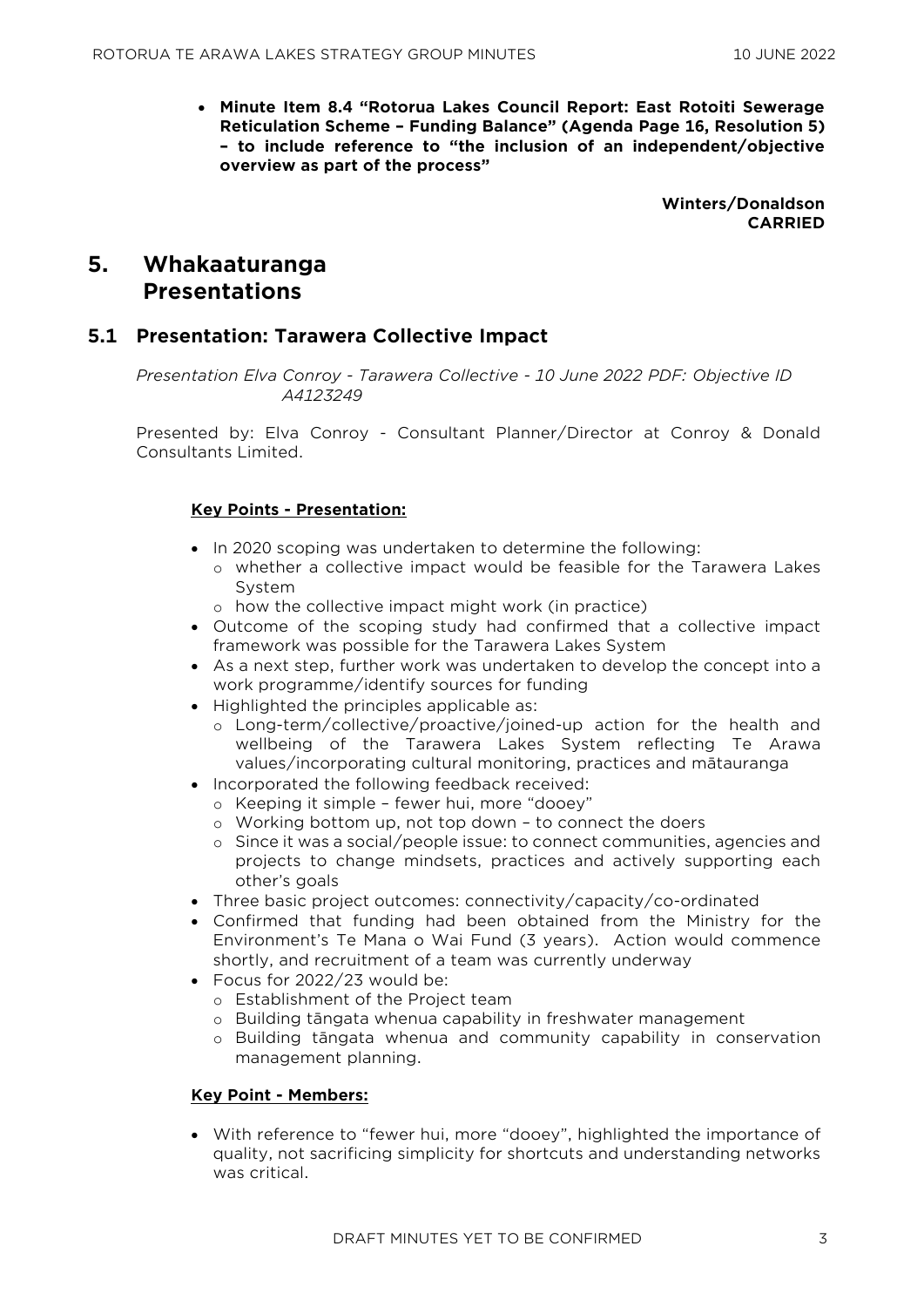#### **Resolved**

**That the Rotorua Te Arawa Lakes Strategy Group:**

**1 Receives the presentation, Tarawera Collective Impact.**

**Tahana/Leeder CARRIED**

#### **5.2 Presentation: Te Tūāpapa & Deed Fund Report**

*Presentation - Kia kotahi te wai o ngā roto moana o Te Arawa MfE Deed Fund - Annual Report: Objective ID A4123258* 

Presented by: Nicki Douglas, TALT Environment Manager and Mariana Te Rangi, TALT Biosecurity Co-ordinator.

#### **Key Points:**

- Kia kotahi te wai o ngā roto moana o Te Arawa/MfE Deed Fund Annual Report:
	- o Context and Rationale
	- o Purpose was to enable Te Arawa to deliver as a partner to the programme; \$1,050,000 over 3 years
	- o Current status in Year 2
- 11 Goals of the Strategy
- Te Arawa Lakes Trust Focus
	- o Embed Te Tūāpapa o ngā Wai o Te Arawa across the Lakes Programme
	- o Engage in programmes that drove implementation of the Strategy He Mahere Taiao
- Measures of success developing a dashboard to narrate the story
- Management Plan
- Framework and activities
- Update on progress with the development of the uwhi project monitoring of Lakes Rotoiti, Tarawera and Rotomā – using uwhi for data collection/uwhi condition and species presence
- Acknowledged the contributions by all partners contributing to the mahi/success of Te Tuapapa.

#### **Key Points - Members:**

- Highlighted the importance of the relationship/whakapapa between lakes plants similar to the whakapapa of trees in forests
- TALT would lead discussion on sustainable solutions/future utilisation of alum dosing as part of their Mātauranga/Lakes Programme
- Highlighted the possibility of alternative revenue streams following international interest which ultimately needed to be protected (branding/royalties)
- Emphasised the importance of TALT staff liaising closely with BOPRC Toi Moana staff to incorporate the mahi undertaken by TALT in the Rotorua Lakes into the plan change for the National Policy Statement for Freshwater Management (NPSFM)
- Suggested looking at the possibility of using the uwhi project as part of wetlands establishment
- Due to the tight timelines for consultation on the plan change for the NPSFM, pointed out the value of a lead agency, representing iwi/hapū in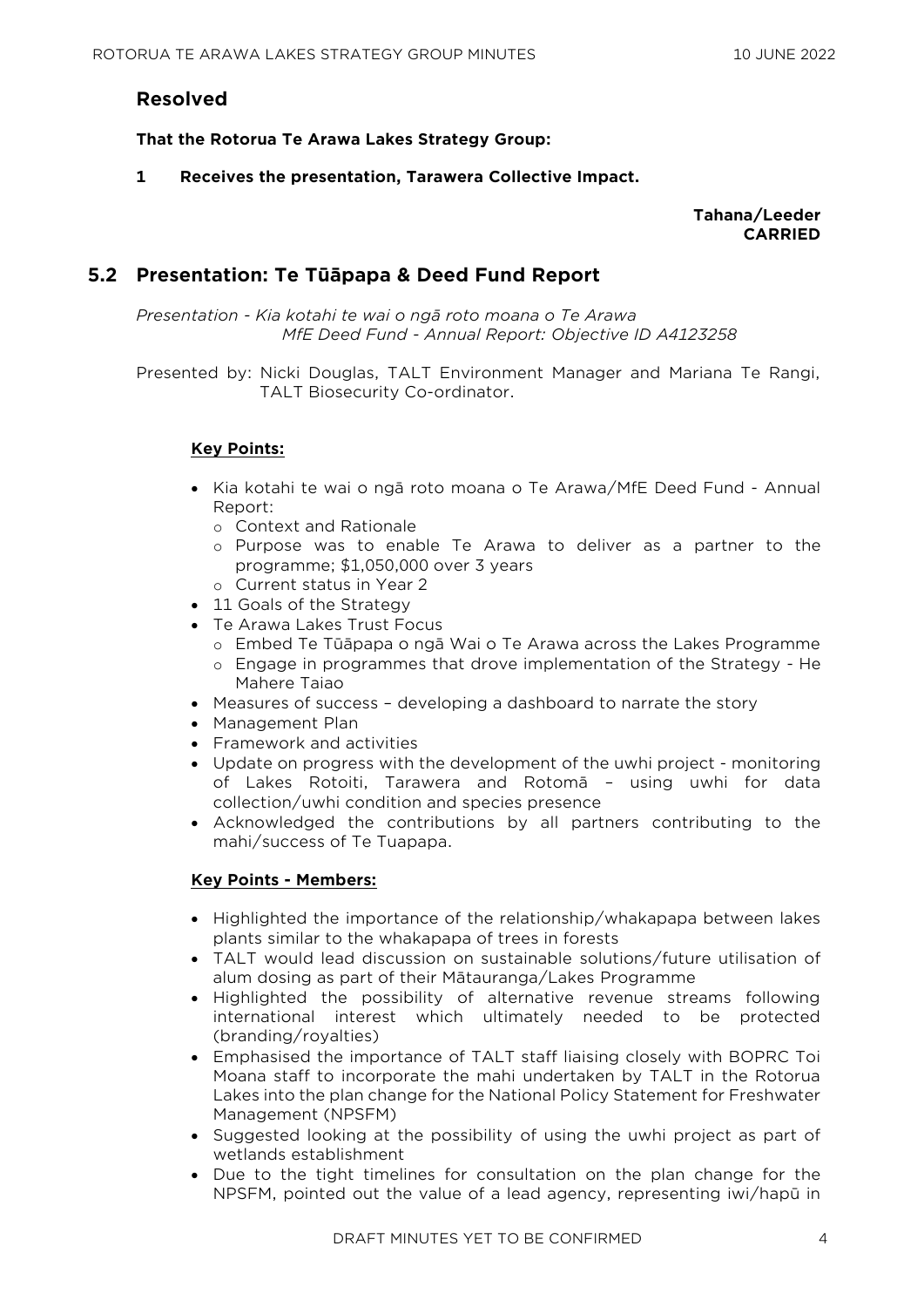Rotorua Lakes rohe, contributing to the process; ideally Te Arawa as the predominate entity. TALT acknowledged the challenge of consultation across the board; concurred that TALT could potentially play a role, based on its relationships with iwi/hapū; this would however be dependent on the availability of suitable resources

• Acknowledged that this mahi had provided the opportunity to apply/test Mātauranga Māori – congratulated staff on applying this with Te Tūāpapa.

#### **Resolved**

**That the Rotorua Te Arawa Lakes Strategy Group:**

**1 Receives the presentation, Te Tūāpapa & Deed Fund Report.**

**Leeder/Winters CARRIED**

# **6. Ngā Pūrongo Reports**

**Hei Pānui Anake Information Only**

#### **6.1 Te Arawa Lakes Trust Update**

*Tabled Document 1 - TALT Update to RTALSG June 2022: Objective ID A4117649* 

Presented by: Nicki Douglas, TALT Environment Manager.

#### **Item for Staff Follow Up:**

• TALT to prepare a report to the Rotorua Te Arawa Lakes Strategy Group hui scheduled for 30 September 2022 on the scope for the review of the strategy programme/strategy group (with the inclusion of an independent/objective overview as part of the process).

#### **Resolved**

**That the Rotorua Te Arawa Lakes Strategy Group:**

**1 Receives the tabled report, Te Arawa Lakes Trust Update.**

**Winters/Donaldson CARRIED**

10:36 am - The meeting **adjourned**.

10:50 am - The meeting **reconvened**.

#### **6.2 Ministry for the Environment Update**

Presented by: Juscinta Grace, Ministry for the Environment (MfE) Manager – Funds, Sustainable Land Use Delivery.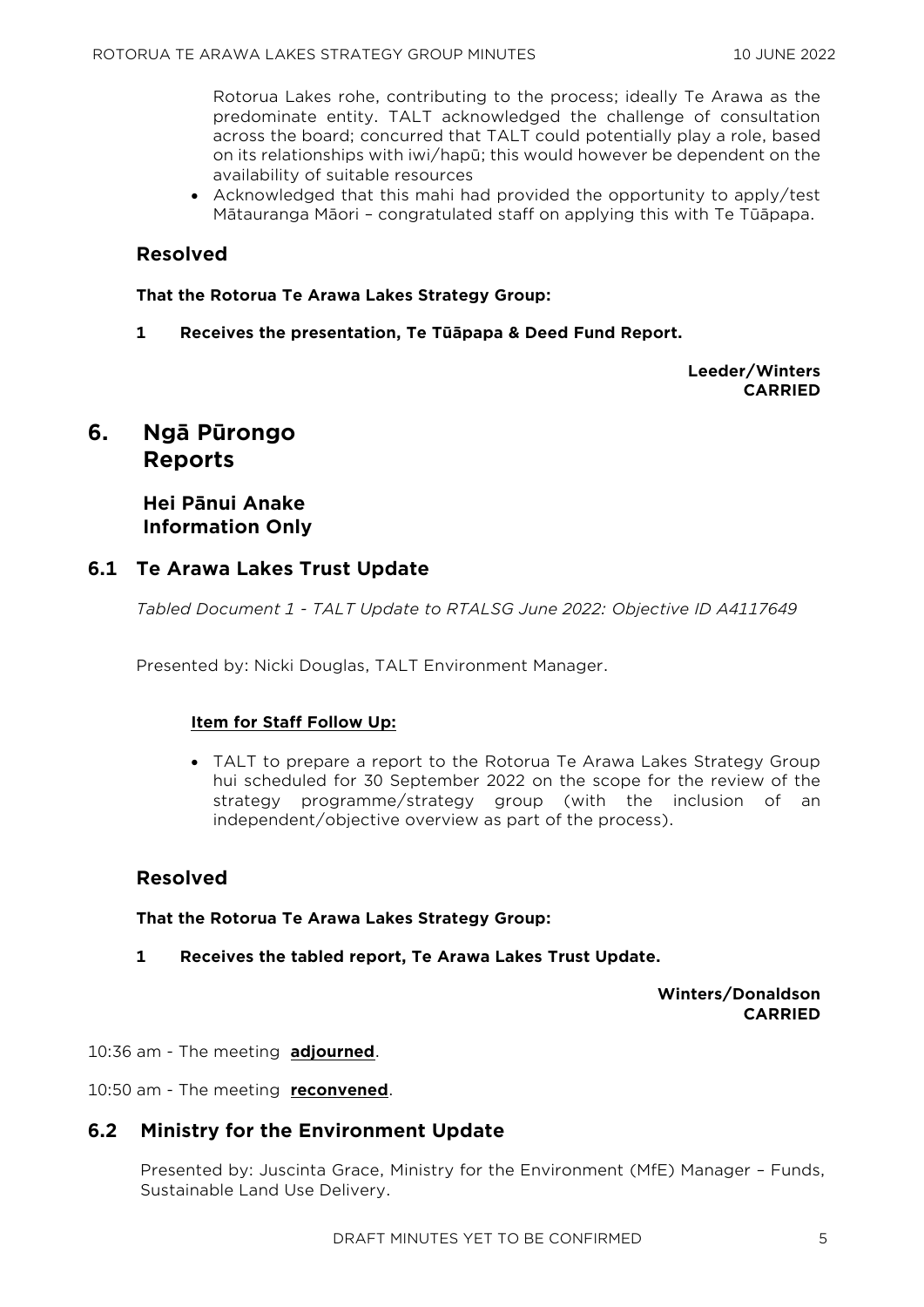#### **Key Points:**

- Following the 20 April 2022 hui, had prepared a submission to the Minister for the Environment with a recommendation to support the resolutions by the Rotorua Te Arawa Lakes Strategy Group
- Had secured funding to support the review of the Strategy Group
- Update on the Te Mana o Te Wai (TMoTW) Fund eight projects had been approved for the Bay of Plenty rohe; total value approximately \$9 million
- Main aim of the TMoTW Fund was to build capacity and capability that would enable Māori to be involved in and make decisions for freshwater management in their rohe, including implementing the Essential Freshwater reforms. Encouraged close liaison between councils and rōpu in this space
- Waste Minimisation Fund was scheduled to open in October 2022
- MfE had recently released further documentation on the National Objectives Framework
- Climate Change programme progress
- Resource Management Act Reform submissions received by MfE would be available online shortly
- MfE was currently seeking feedback on proposed drafting of amendments to the wetland regulations in the National Policy Statement for Freshwater Management – consultation would be open until 10 July 2022.

### **6.3 Rotorua Lakes Council Update to Rotorua Te Arawa Lakes Strategy Group - 10 June 2022**

Presented by: Stavros Michael Deputy Chief Executive Environmental and Infrastructure Solutions.

#### **Key Points:**

- Highlighted Rotorua Lakes Council activities currently underway that impacted the Lakes Programme:
	- o Wastewater treatment and stormwater projects
	- o Planning Policy (Plan changes and consents)

#### **Key Points - Members:**

- Sustainable Forest Alternative: expressed concern about the delay in the identification of potential sites where the proposed future discharge point of the effluent from the upgraded treatment plant could be located – flagged this as a potential risk
- Ngongotahā flooding/review and actions important for the public to be kept informed on progress/development relating to the showgrounds.

#### **Resolved**

#### **That the Rotorua Te Arawa Lakes Strategy Group:**

**1 Receives the report, Rotorua Lakes Council Update to Rotorua Te Arawa Lakes Strategy Group - 10 June 2022.**

> **Donaldson/Tahana CARRIED**

11:00 am - Cr White **withdrew** from the meeting.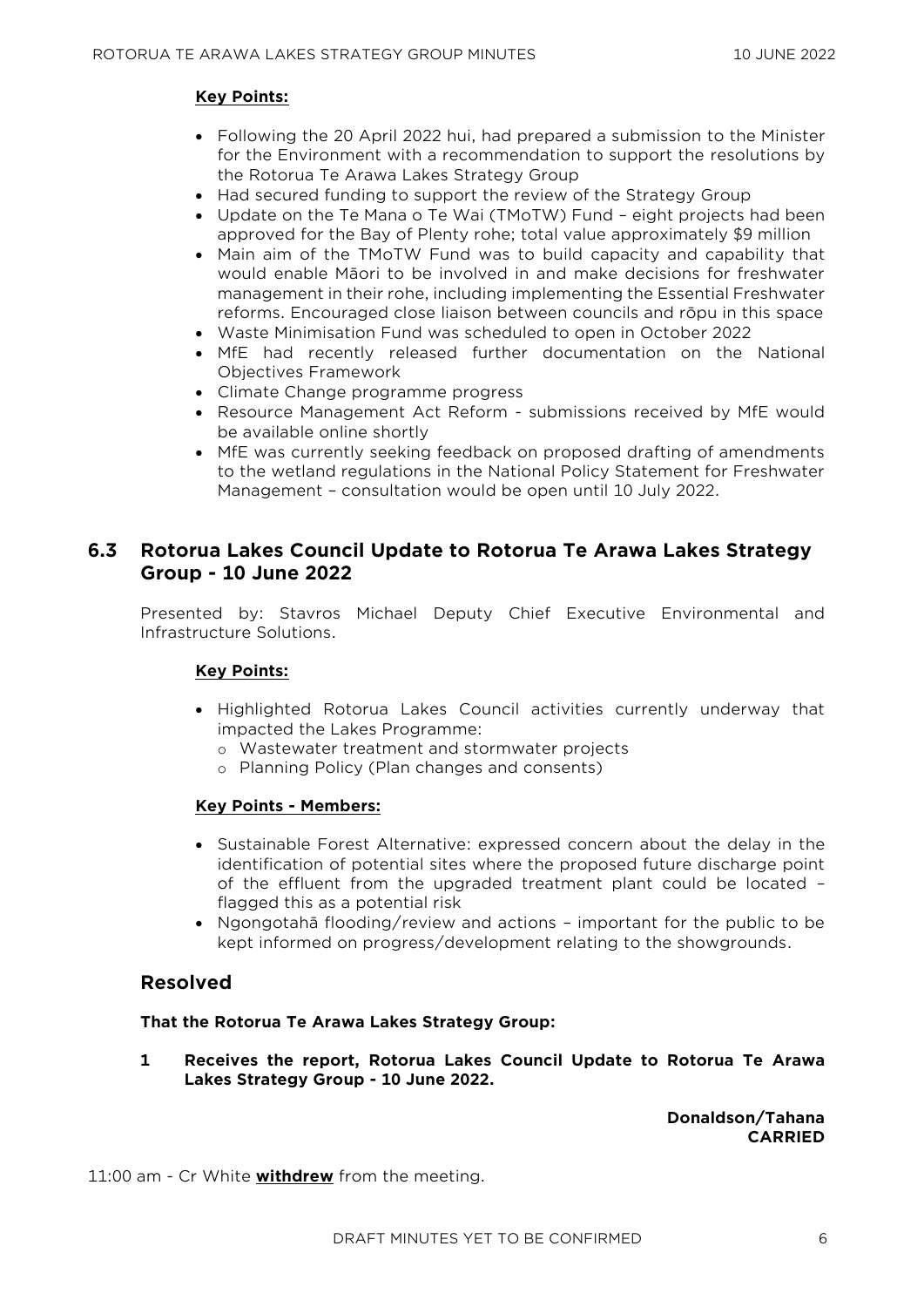#### **6.4 Essential Freshwater Policy Programme Update**

#### *Presentation Freshwater Update Rotorua Te Arawa: Objective ID A4123270*

Presented by: Michelle Lee, Planner (Water Policy) and James Dare, Environmental Scientist – Water Quality.

#### **Key Points:**

- Update on progress with the Essential Freshwater Policy Programme (EFPP) work
- Current focus was engagement with iwi/hapū
- Expressed thanks for the feedback that had been shared by iwi members in April 2022 on incorporating perspectives of Mātauranga Māori
- Online engagement has now been launched and was available here: Rotorua Te Arawa Lakes feedback | Essential Freshwater Visions and [Outcomes | Participate BOPRC](https://www.participate.boprc.govt.nz/vision-and-outcomes/rotorua-te-arawa-lakes-feedback) for people to express thoughts on freshwater values that would help inform long term visions alongside tangata whenua input
- Feedback could be submitted online by 29 June and would be eligible to enter a draw for \$200 gift vouchers
- Demonstrated the interactive Water Ecology Tool (WET) which provided access to water quality information from regular monitoring of Bay of Plenty rivers, groundwater and lakes: [shiny.boprc.govt.nz/Water\\_Ecology\\_Tool/](http://shiny.boprc.govt.nz/Water_Ecology_Tool/)
- Data could be refined by indicator, freshwater management unit or rohe to view baseline states, current states, and trends
- Encouraged members to use the WET tool to provide feedback.

#### **Key Points - Members:**

- Enquired about the possibility of training users/iwi practitioners to use and navigate the WET. This would create further awareness of its functionalities/maximise opportunity
- Enquired about the possibility/ability in future to incorporate iwi/hapū data onto the WET platform/alignment with an iwi application
- Iwi/hapū would be keen on having access to live data relating to their own rohe
- Expressed appreciation/support for the WET; concurred that there was huge potential for the tool.

#### **Key Points - Staff:**

• Essential Freshwater community consultation to follow would incorporate training/guidance on using/navigating the WET.

#### **Resolved**

#### **That the Rotorua Te Arawa Lakes Strategy Group:**

**1 Receives the report, Essential Freshwater Policy Programme Update.**

**Tahana/Donaldson CARRIED**

#### **6.5 Programme Status Update**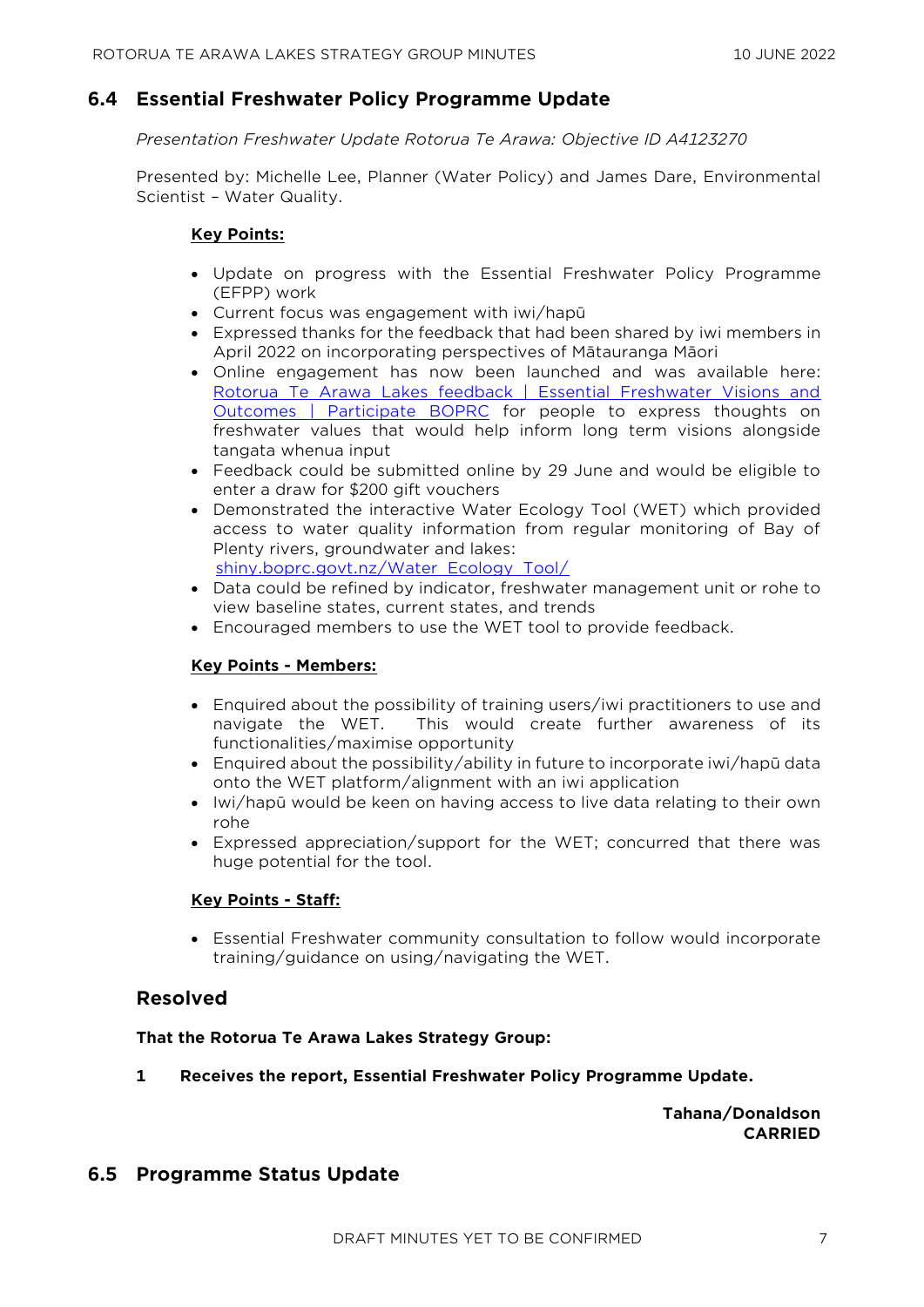*Presentation - Programme Status Update - Helen Creagh: Objective ID A4123274* 

Presented by: BOPRC Toi Moana's Rotorua Catchments Manager Helen Creagh:

#### **Key Points:**

- Update on the recent Ngongotahā Flood Event 31 May 2022 (5 year return storm event) and actions arising
- Ngongotahā Community Reference Group Catch-up scheduled for Monday 13 June 2022 to inform public/provide update on status/progress/next steps
- Community Reference Group Catch-up would be followed-up with a pānui/email to the wider community
- Status update of recent and current activities within the Programme since 20 April 2022
- In relation to the Low Nitrogen Land Use Fund, a Hazelnut Field Day had been scheduled for 11 June 2022
- Okere Gates consent hearing was coming up to implement the recommendations of the Cultural Management Plan required by the consent, i.e. a trial for lowering of lake levels
- Overseer Redevelopment Update/timeline for the programme.

#### **Key Points - Members:**

- Noted the Science Review, as required by the Lake Rotorua nutrient management provisions of the Regional Plan, was underway and expected to be completed by the end of 2022 – to be undertaken by Professor Warwick Vincent
- Overseer was primarily a farm management tool; it was a dynamic model and the question remained whether it was fit for purpose as a regulatory/enforcement tool.

#### **Item for Staff Follow Up:**

• Provide the proposed timelines for the Okere Gates Trial to Deputy Mayor Dave Donaldson.

#### **Resolved**

**That the Rotorua Te Arawa Lakes Strategy Group:**

**1 Receives the report, Programme Status Update.**

**Winters/Nicholson CARRIED**

# **7. Wāhanga Tūmataiti Public Excluded Section**

#### **Resolved**

**Resolution to exclude the public**

**1 Excludes the public from the following parts of the proceedings of this meeting as set out below:**